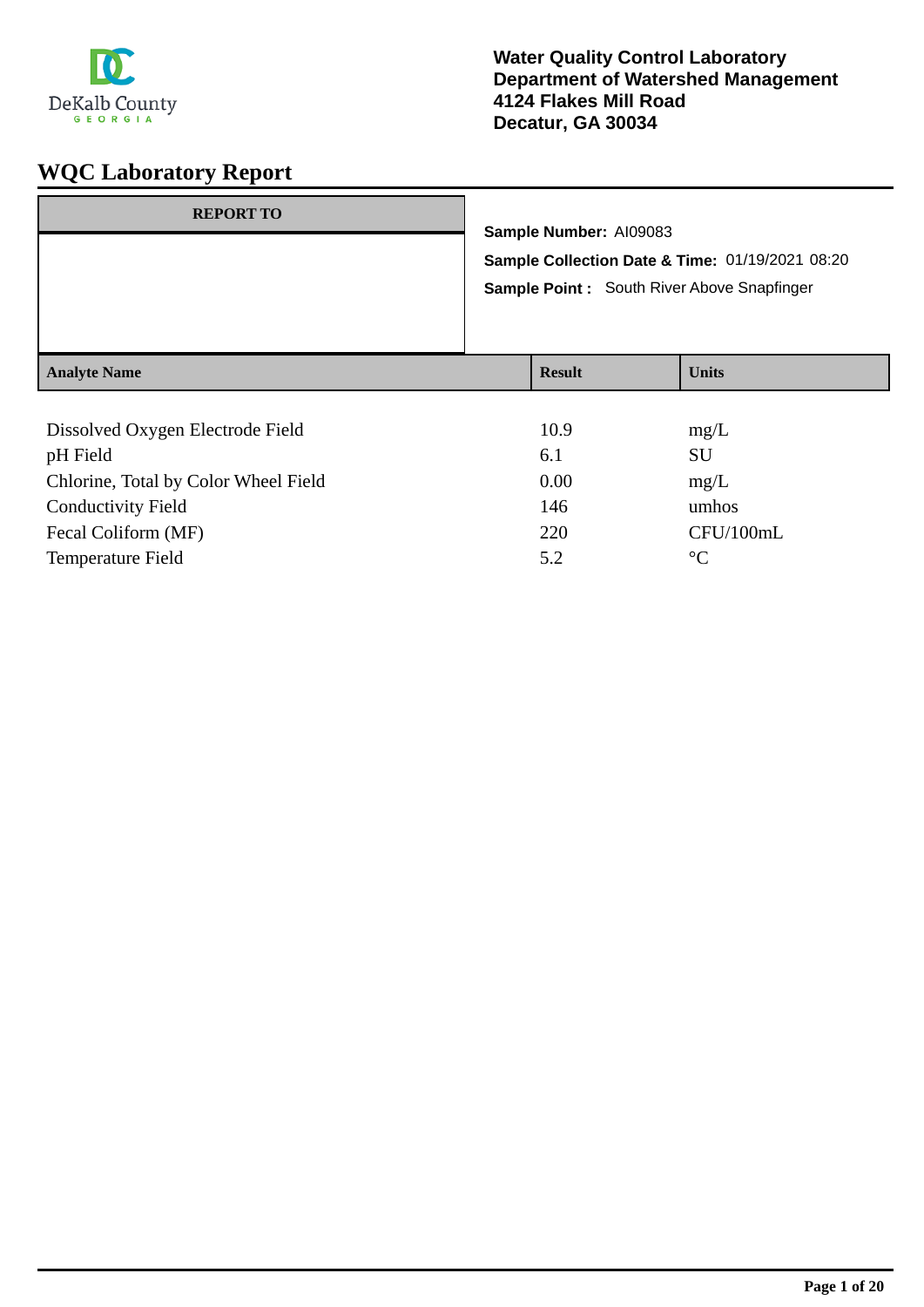

| <b>REPORT TO</b>    | Sample Number: AI09084<br>Sample Point: South River Below LAS | Sample Collection Date & Time: 01/19/2021 10:02 |
|---------------------|---------------------------------------------------------------|-------------------------------------------------|
| <b>Analyte Name</b> | <b>Result</b>                                                 | <b>Units</b>                                    |
|                     |                                                               |                                                 |

| Temperature Field                    | 7.5  | $\rm ^{\circ}C$ |
|--------------------------------------|------|-----------------|
| Dissolved Oxygen Electrode Field     | 10.4 | mg/L            |
| pH Field                             | 7.4  | <b>SU</b>       |
| Chlorine, Total by Color Wheel Field | 0.00 | mg/L            |
| <b>Conductivity Field</b>            | 230  | umhos           |
| Fecal Coliform (MF)                  | 190  | CFU/100mL       |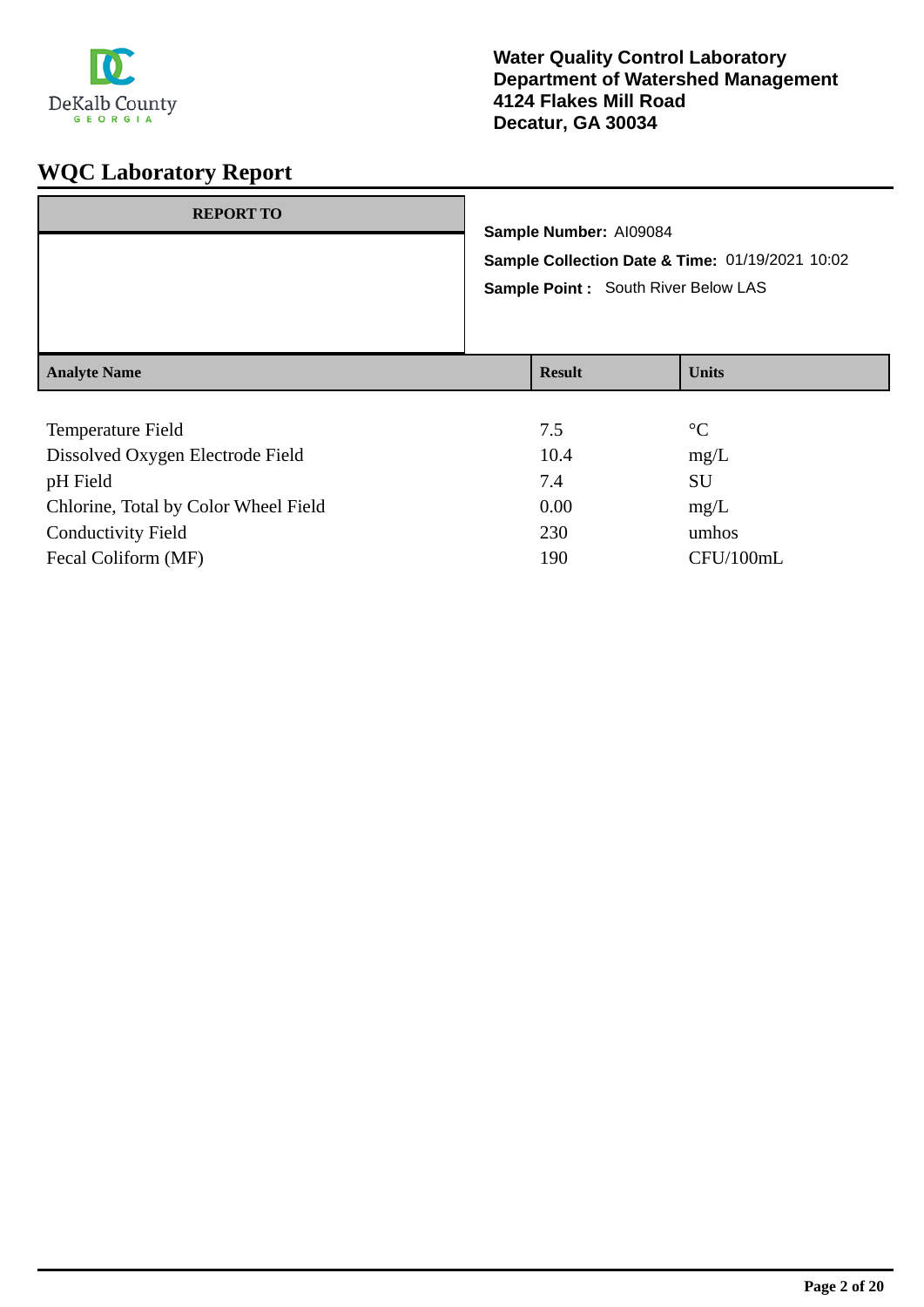

| <b>REPORT TO</b>                 | Sample Number: AI09085 | Sample Collection Date & Time: 01/19/2021 08:54<br><b>Sample Point:</b> South River at Bouldercrest Rd |
|----------------------------------|------------------------|--------------------------------------------------------------------------------------------------------|
| <b>Analyte Name</b>              | <b>Result</b>          | <b>Units</b>                                                                                           |
| Dissolved Oxygen Electrode Field | 11.6                   | mg/L                                                                                                   |

| Fecal Coliform (MF)                  | 1000 | CFU/100mL       |
|--------------------------------------|------|-----------------|
| <b>Conductivity Field</b>            | 182  | umhos           |
| Chlorine, Total by Color Wheel Field | 0.00 | mg/L            |
| pH Field                             | 7.1  | SU              |
| <b>Temperature Field</b>             | 5.3  | $\rm ^{\circ}C$ |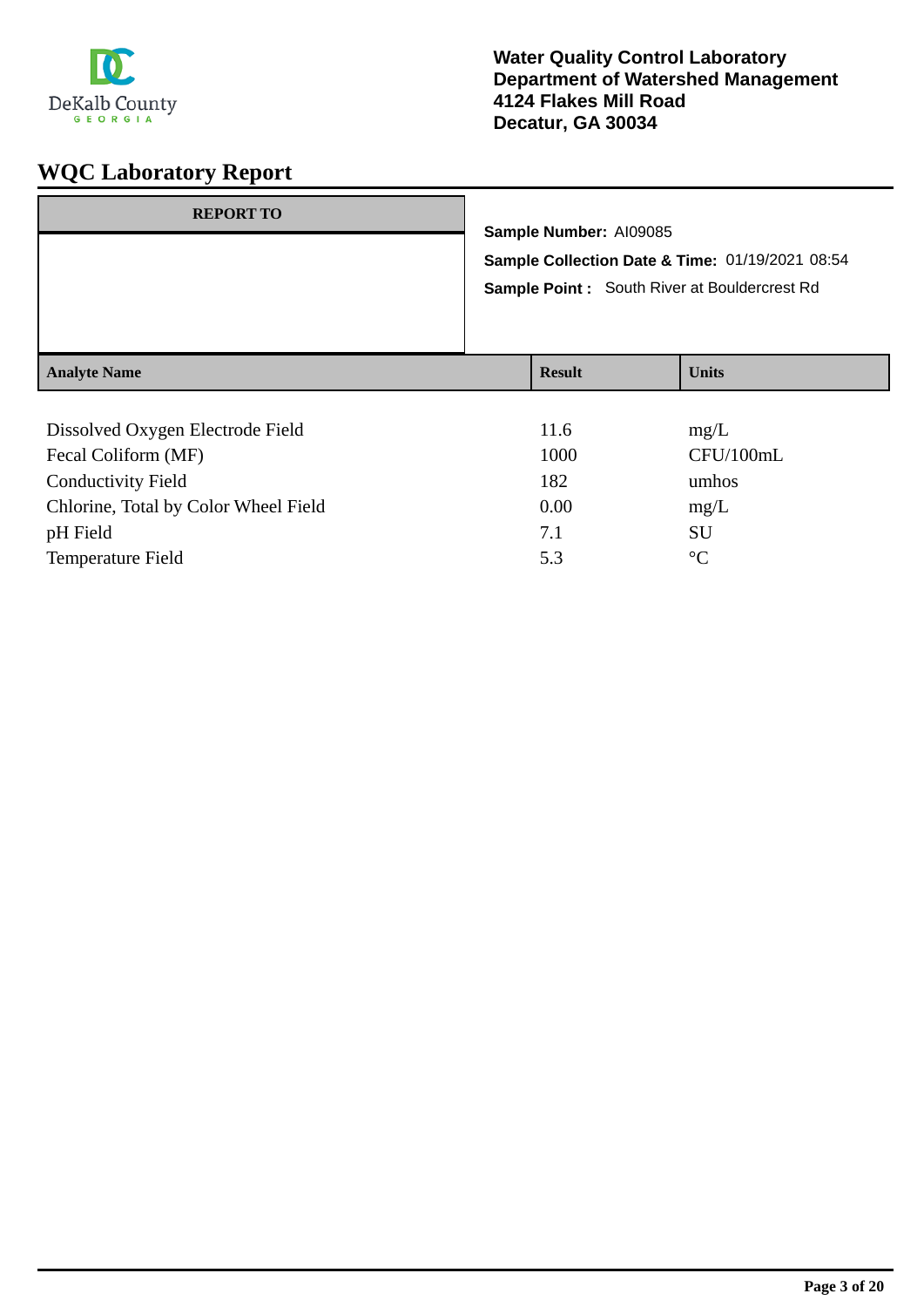

| <b>REPORT TO</b>    |  |                                                                           |                 |  |
|---------------------|--|---------------------------------------------------------------------------|-----------------|--|
|                     |  | Sample Number: AI09086<br>Sample Collection Date & Time: 01/19/2021 10:40 |                 |  |
|                     |  |                                                                           |                 |  |
|                     |  | Sample Point: South River at Klondike Rd                                  |                 |  |
|                     |  |                                                                           |                 |  |
|                     |  |                                                                           |                 |  |
| <b>Analyte Name</b> |  | <b>Result</b>                                                             | <b>Units</b>    |  |
|                     |  |                                                                           |                 |  |
| Temperature Field   |  | 7.4                                                                       | $\rm ^{\circ}C$ |  |
| pH Field            |  | 7.3                                                                       | SU              |  |

| -73  | -SU       |
|------|-----------|
| 0.00 | mg/L      |
| 10.5 | mg/L      |
| 212  | umhos     |
| 140  | CFU/100mL |
|      |           |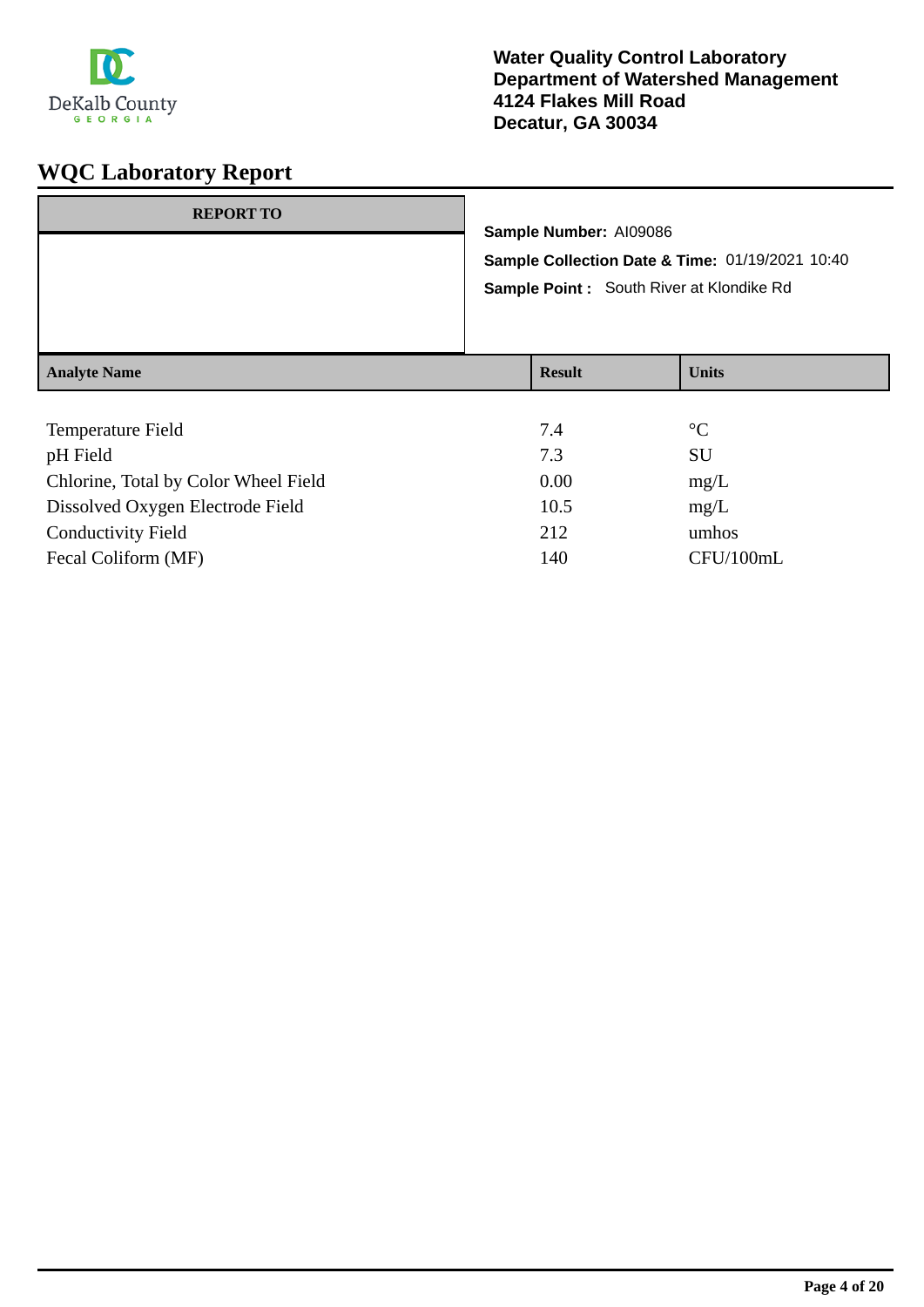

| <b>REPORT TO</b>    | Sample Number: AI09087 | Sample Collection Date & Time: 01/19/2021 09:12<br>Sample Point: Entrenchment Creek: Const. Rd. |
|---------------------|------------------------|-------------------------------------------------------------------------------------------------|
| <b>Analyte Name</b> | <b>Result</b>          | <b>Units</b>                                                                                    |
|                     |                        |                                                                                                 |

| Chlorine, Total by Color Wheel Field | 0.00 | mg/L            |
|--------------------------------------|------|-----------------|
| Fecal Coliform (MF)                  | 60   | CFU/100mL       |
| <b>Conductivity Field</b>            | 206  | umhos           |
| Temperature Field                    | 5.3  | $\rm ^{\circ}C$ |
| pH Field                             | 7.1  | <b>SU</b>       |
| Dissolved Oxygen Electrode Field     | 10.4 | mg/L            |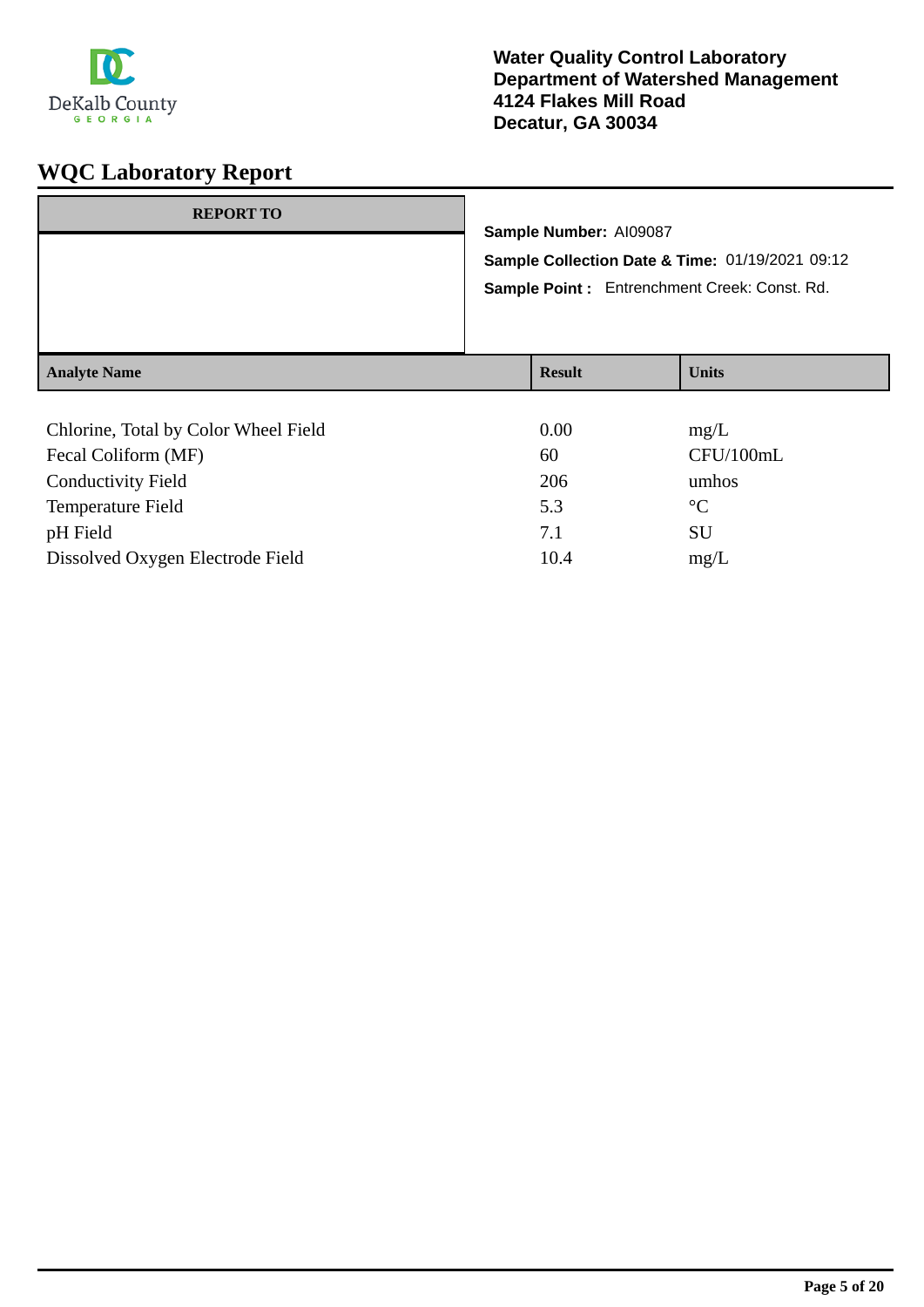

| <b>REPORT TO</b>    | Sample Number: AI09113<br>Sample Collection Date & Time: 01/20/2021 09:31<br>Sample Point: Shoal Creek Rainbow Drive |               |                 |
|---------------------|----------------------------------------------------------------------------------------------------------------------|---------------|-----------------|
| <b>Analyte Name</b> |                                                                                                                      | <b>Result</b> | <b>Units</b>    |
| Temperature Field   |                                                                                                                      | 9.2           | $\rm ^{\circ}C$ |

| Dissolved Oxygen Electrode Field | 10.1 | mg/L      |
|----------------------------------|------|-----------|
| pH Field                         | 7.0  | SU        |
| Fecal Coliform (MF)              | 140  | CFU/100mL |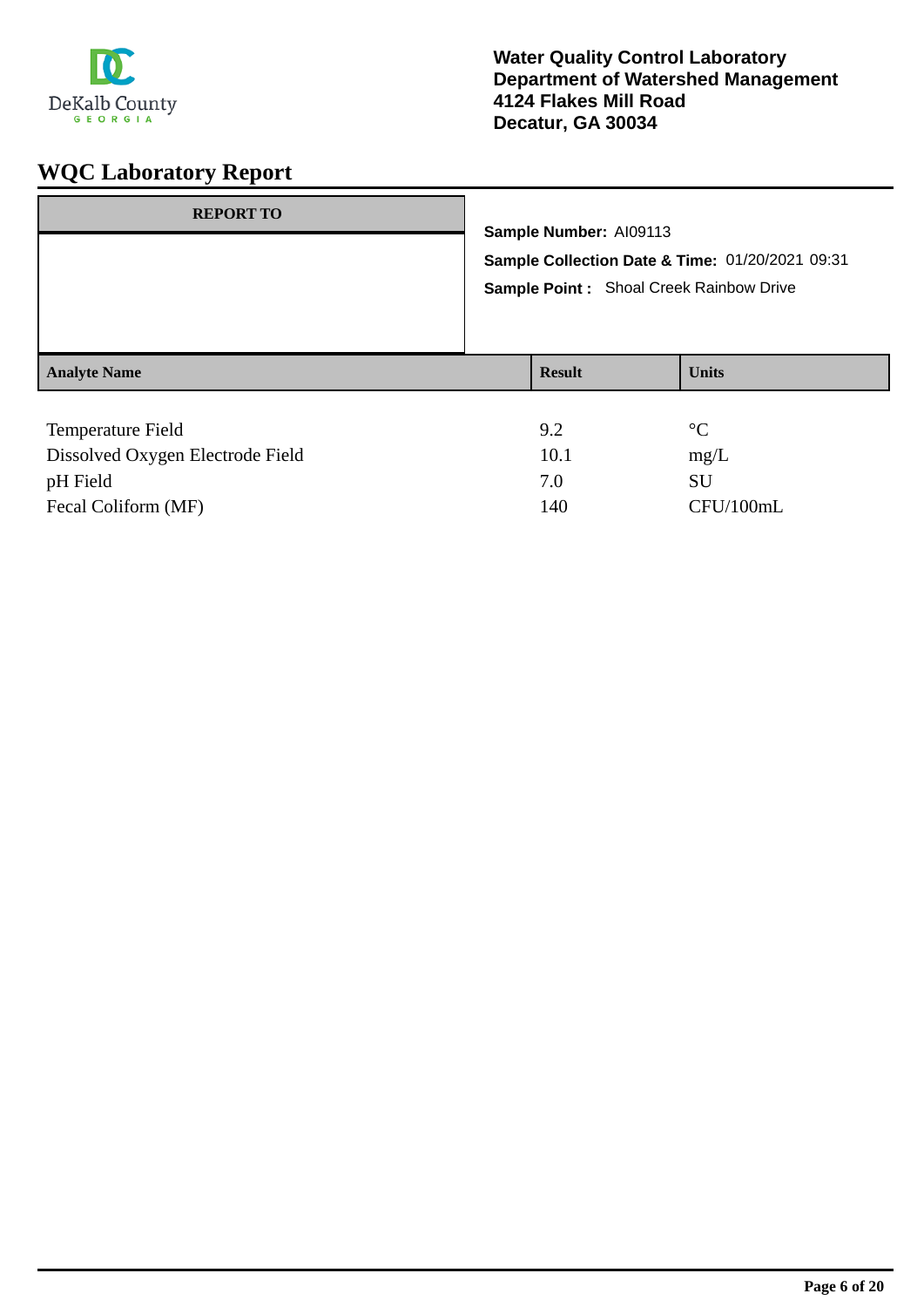

| <b>REPORT TO</b>    | Sample Number: AI09114<br>Sample Collection Date & Time: 01/20/2021 11:48<br>Sample Point: Snapfinger Creek at Hwy 12 |               |              |
|---------------------|-----------------------------------------------------------------------------------------------------------------------|---------------|--------------|
| <b>Analyte Name</b> |                                                                                                                       | <b>Result</b> | <b>Units</b> |
| Fecal Coliform (MF) |                                                                                                                       | 3800          | CFU/100mL    |

| Fecal Coliform (MF)              | 3800 | CFU/100mL |
|----------------------------------|------|-----------|
| Temperature Field                | 99   |           |
| Dissolved Oxygen Electrode Field | 10.1 | mg/L      |
| pH Field                         |      | SU        |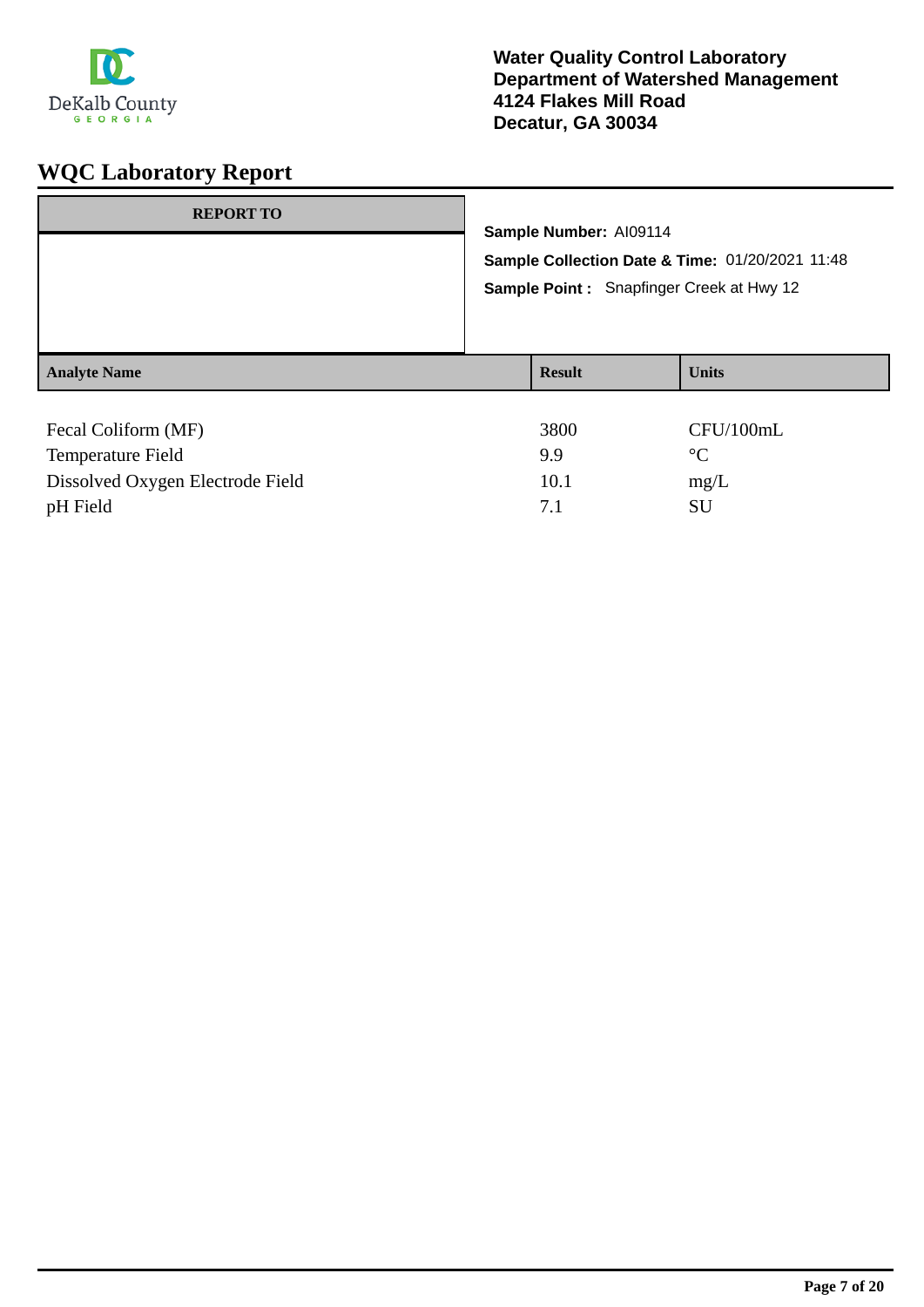

| <b>REPORT TO</b>    | Sample Number: AI09115<br>Sample Collection Date & Time: 01/20/2021 08:38<br>Sample Point: Snapfinger Creek Dogwood Farms |               |                 |
|---------------------|---------------------------------------------------------------------------------------------------------------------------|---------------|-----------------|
| <b>Analyte Name</b> |                                                                                                                           | <b>Result</b> | <b>Units</b>    |
| Fecal Coliform (MF) |                                                                                                                           | 1600          | CFU/100mL       |
|                     |                                                                                                                           | 6.7           | SU              |
| pH Field            |                                                                                                                           |               |                 |
| Temperature Field   |                                                                                                                           | 8.4           | $\rm ^{\circ}C$ |

Dissolved Oxygen Electrode Field 10.6 mg/L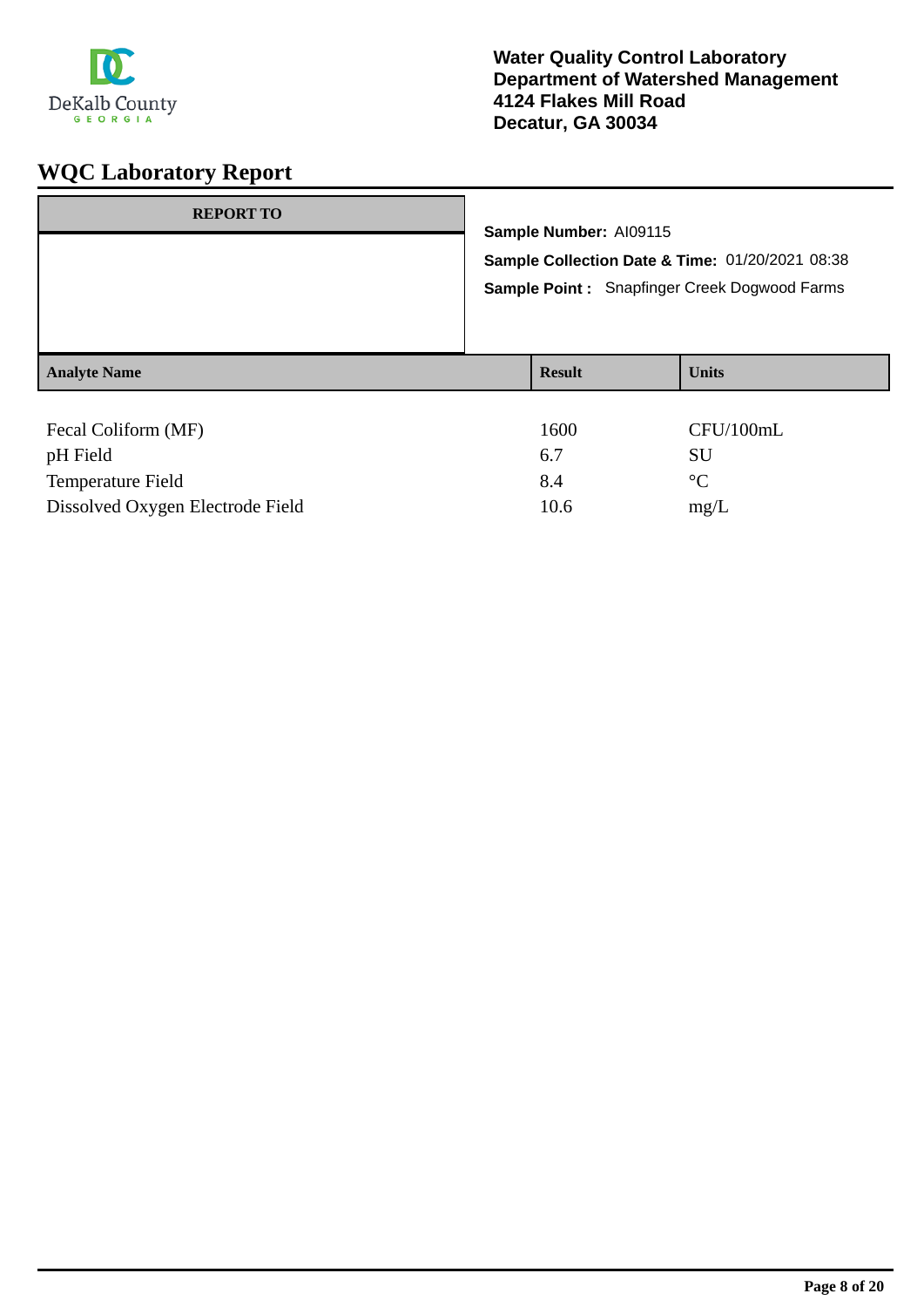

| <b>REPORT TO</b>         | Sample Number: AI09116<br>Sample Collection Date & Time: 01/20/2021 09:13<br>Sample Point: Shoal Creek Ga. Hwy 155 |               |                 |
|--------------------------|--------------------------------------------------------------------------------------------------------------------|---------------|-----------------|
| <b>Analyte Name</b>      |                                                                                                                    | <b>Result</b> | <b>Units</b>    |
| <b>Temperature Field</b> |                                                                                                                    | 8.5           | $\rm ^{\circ}C$ |

| Dissolved Oxygen Electrode Field | 10.2 | mg/L      |
|----------------------------------|------|-----------|
| pH Field                         | 6.6  | SU        |
| Fecal Coliform (MF)              | 140  | CFU/100mL |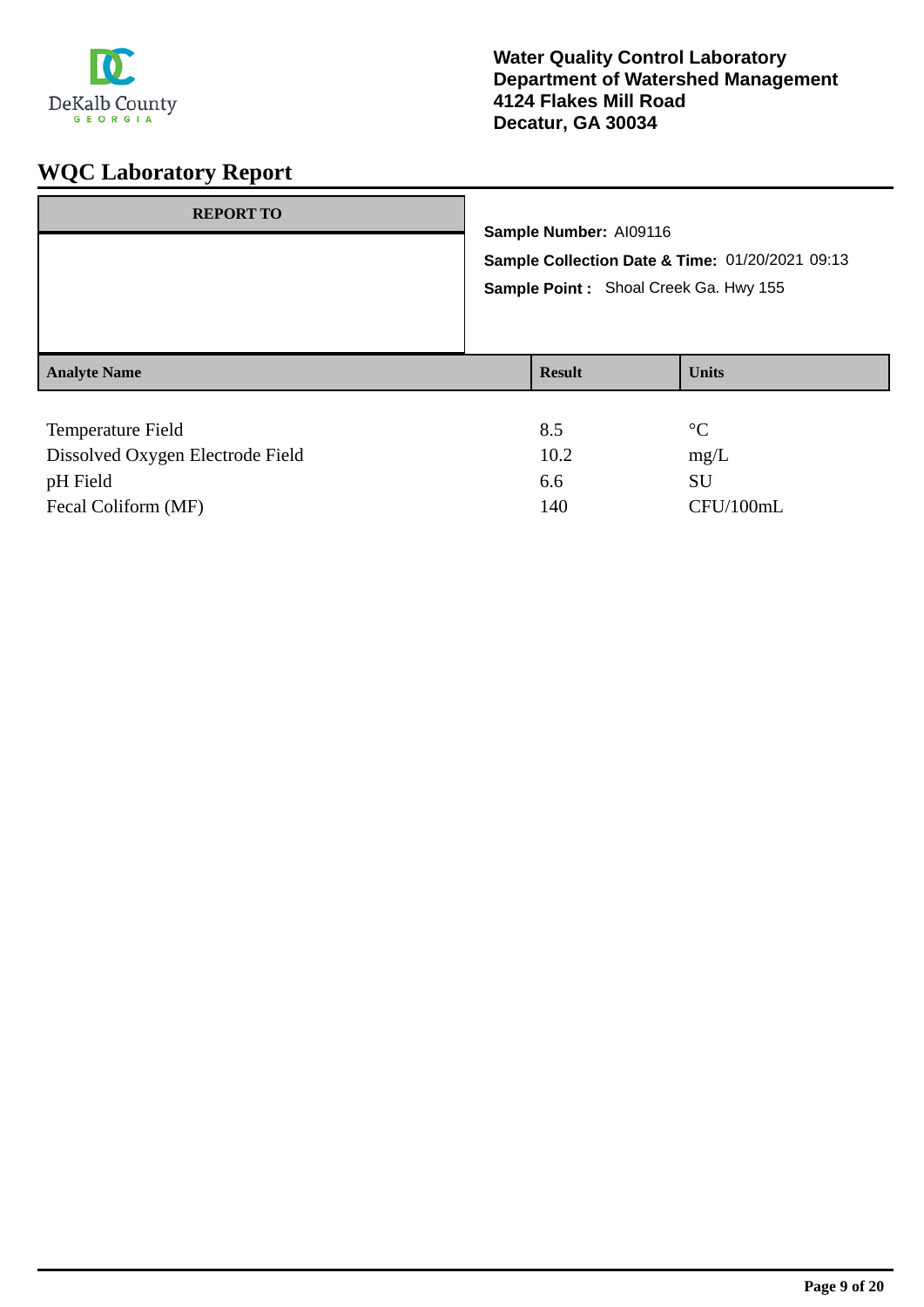

| <b>REPORT TO</b>    | Sample Number: AI09158<br>Sample Collection Date & Time: 01/21/2021 09:36<br>Sample Point: Nancy Creek Chamblee Dunwoody |               |              |
|---------------------|--------------------------------------------------------------------------------------------------------------------------|---------------|--------------|
| <b>Analyte Name</b> |                                                                                                                          | <b>Result</b> | <b>Units</b> |
| pH Field<br>____    |                                                                                                                          | 7.3<br>- -    | SU<br>- -    |

| Temperature Field                | 9.0  | $\circ$ $\sim$ |
|----------------------------------|------|----------------|
| Fecal Coliform (MF)              | <10  | CFU/100mL      |
| Dissolved Oxygen Electrode Field | 10.3 | mg/L           |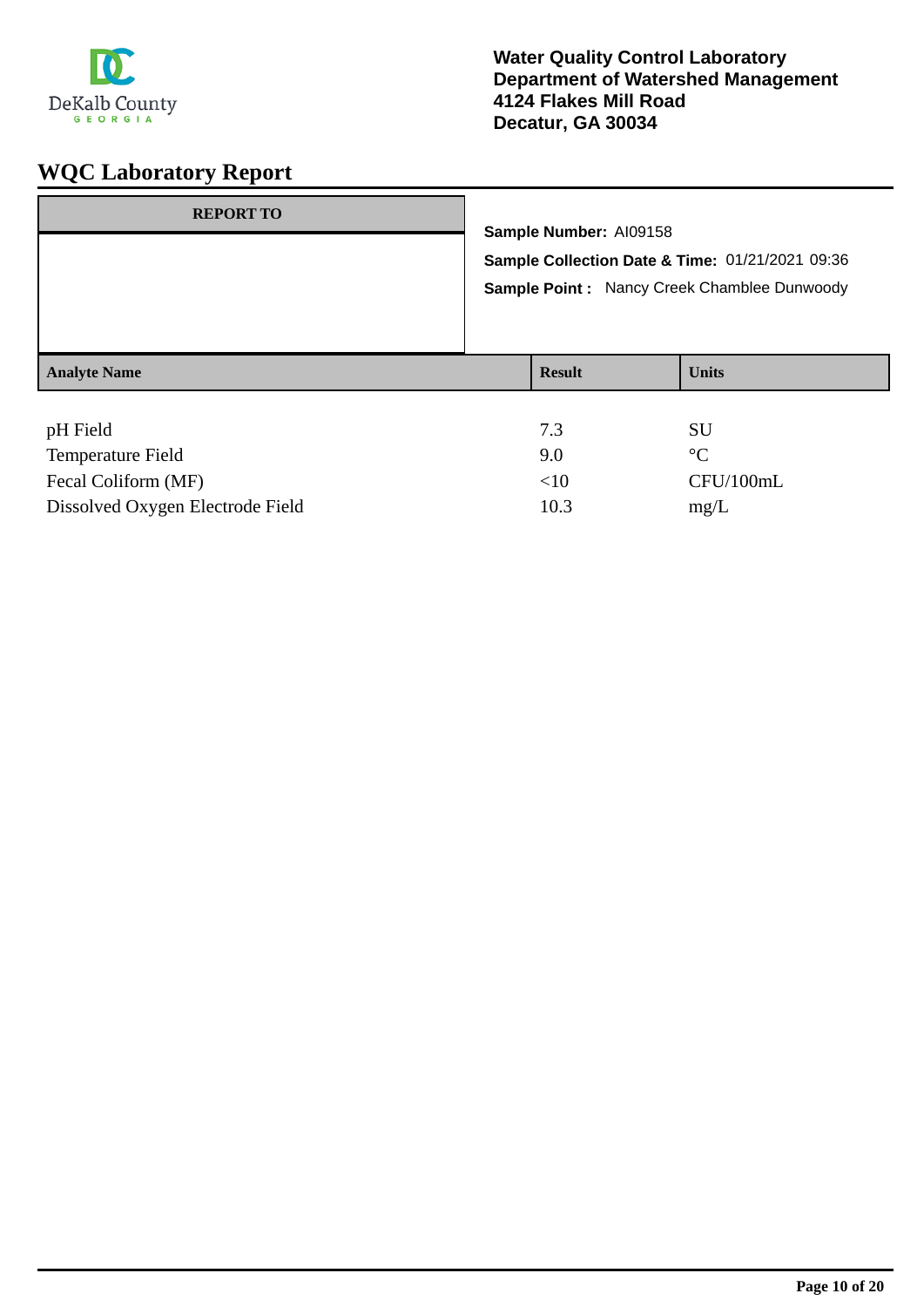

| <b>REPORT TO</b>         | Sample Number: AI09159<br><b>Sample Collection Date &amp; Time: 01/21/2021 09:56</b><br>Sample Point: Nancy Creek Johnson Ferry |               |                 |
|--------------------------|---------------------------------------------------------------------------------------------------------------------------------|---------------|-----------------|
| <b>Analyte Name</b>      |                                                                                                                                 | <b>Result</b> | <b>Units</b>    |
| <b>Temperature Field</b> |                                                                                                                                 | 8.6           | $\rm ^{\circ}C$ |

| Dissolved Oxygen Electrode Field | 10.1 | mg/L      |
|----------------------------------|------|-----------|
| pH Field                         | 73   | SU        |
| Fecal Coliform (MF)              | 150  | CFU/100mL |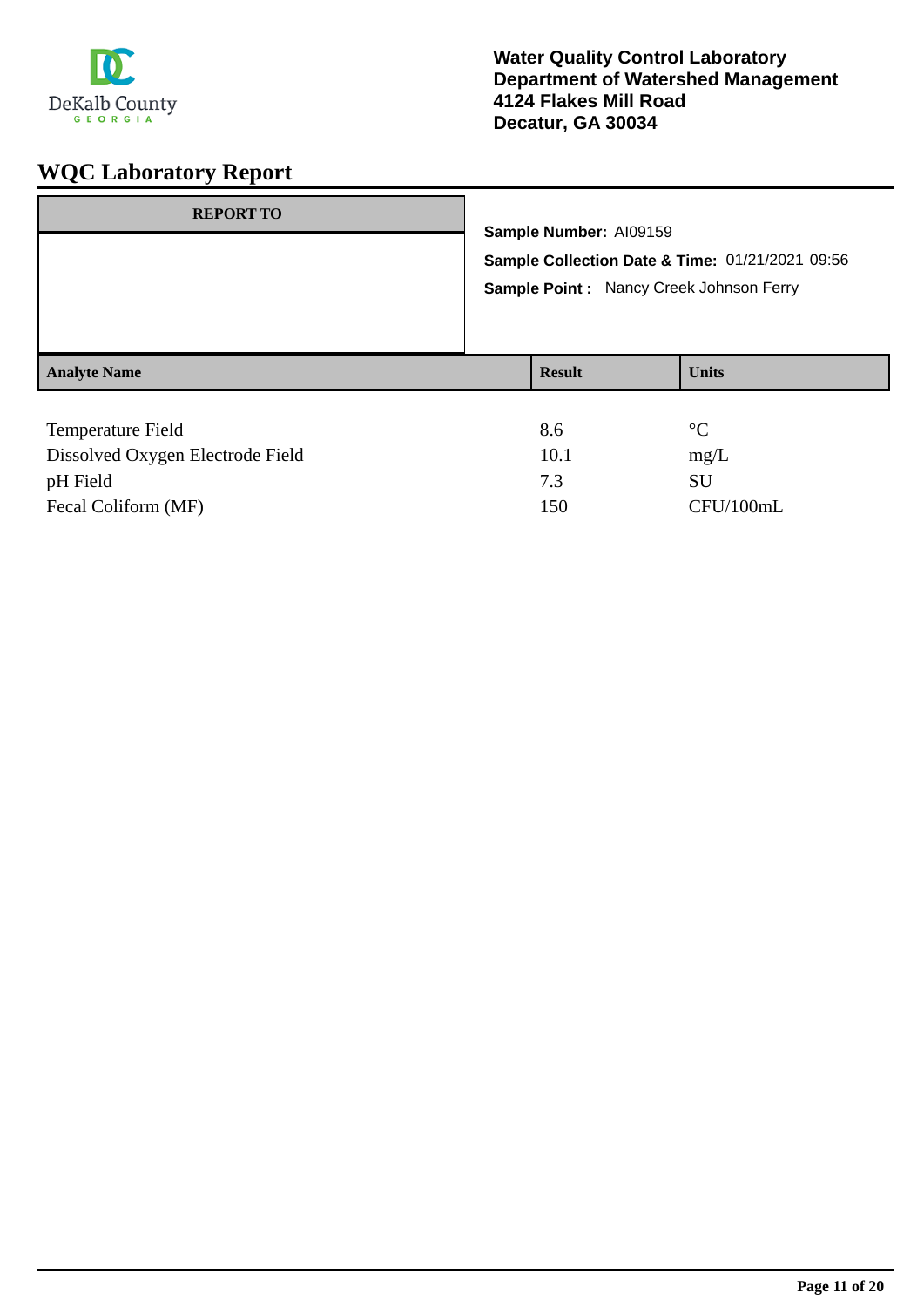

| <b>REPORT TO</b>         |  | Sample Number: AI09160<br>Sample Collection Date & Time: 01/21/2021 09:14 |                 |  |  |
|--------------------------|--|---------------------------------------------------------------------------|-----------------|--|--|
|                          |  |                                                                           |                 |  |  |
|                          |  |                                                                           |                 |  |  |
|                          |  | Sample Point : N. Fork Peachtree Pleasantdale                             |                 |  |  |
| <b>Analyte Name</b>      |  | <b>Result</b>                                                             | <b>Units</b>    |  |  |
|                          |  |                                                                           |                 |  |  |
| <b>Temperature Field</b> |  | 9.1                                                                       | $\rm ^{\circ}C$ |  |  |
| _ . _ . _ _ _ _ _ _      |  |                                                                           |                 |  |  |

| Dissolved Oxygen Electrode Field | 9.5 | mg/L      |
|----------------------------------|-----|-----------|
| pH Field                         | 6.8 | SU        |
| Fecal Coliform (MF)              | 330 | CFU/100mL |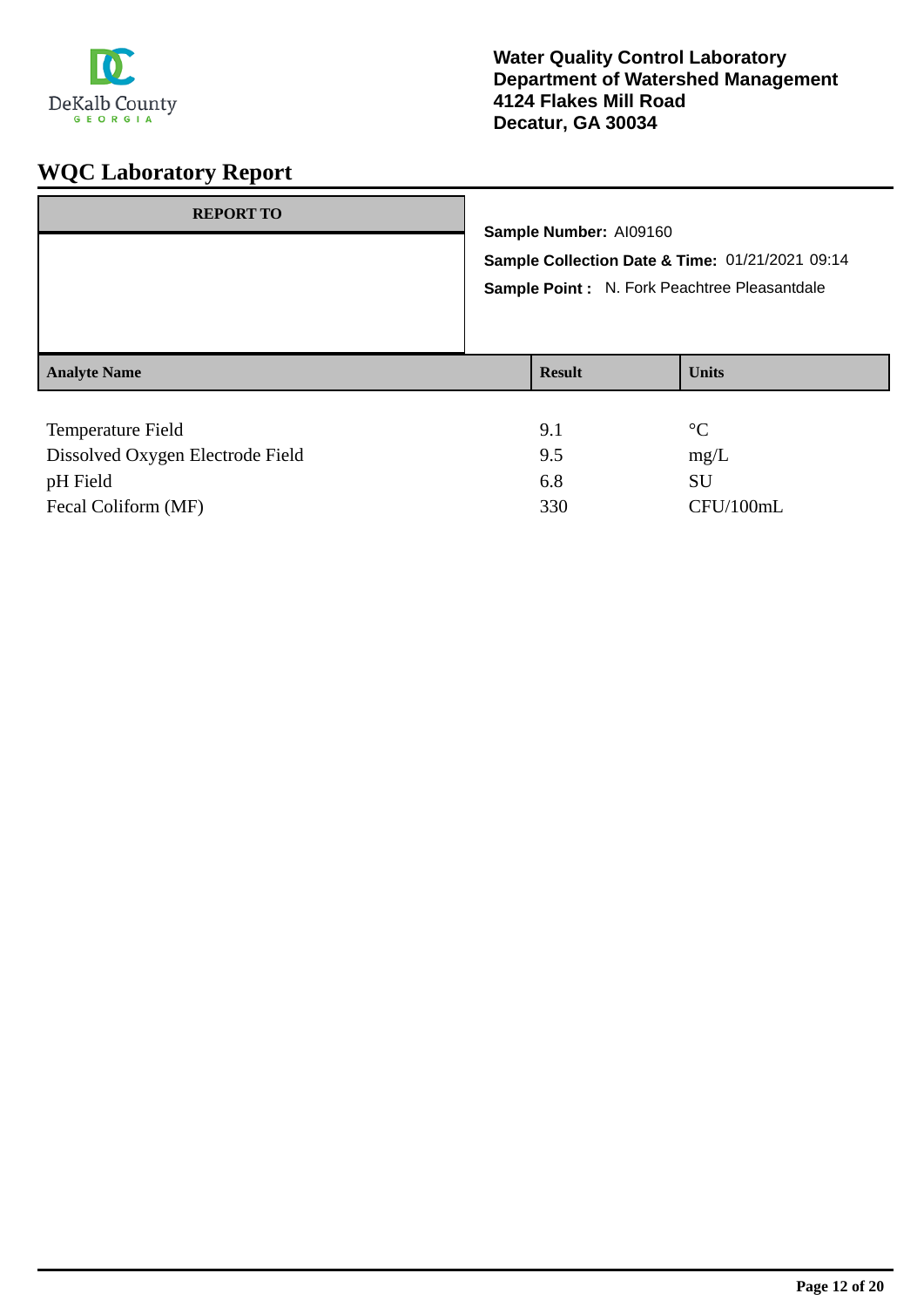

| <b>REPORT TO</b>                 |                        |                                              |                                                 |
|----------------------------------|------------------------|----------------------------------------------|-------------------------------------------------|
|                                  | Sample Number: AI09161 |                                              |                                                 |
|                                  |                        |                                              | Sample Collection Date & Time: 01/21/2021 10:16 |
|                                  |                        | Sample Point: N. Fork Peachtree Plaster Road |                                                 |
|                                  |                        |                                              |                                                 |
|                                  |                        |                                              |                                                 |
| <b>Analyte Name</b>              | <b>Result</b>          | <b>Units</b>                                 |                                                 |
|                                  |                        |                                              |                                                 |
| Dissolved Oxygen Electrode Field | 9.0                    | mg/L                                         |                                                 |
| pH Field                         | 7.2                    | <b>SU</b>                                    |                                                 |

Temperature Field 9.6 °C

Fecal Coliform (MF) 240 CFU/100mL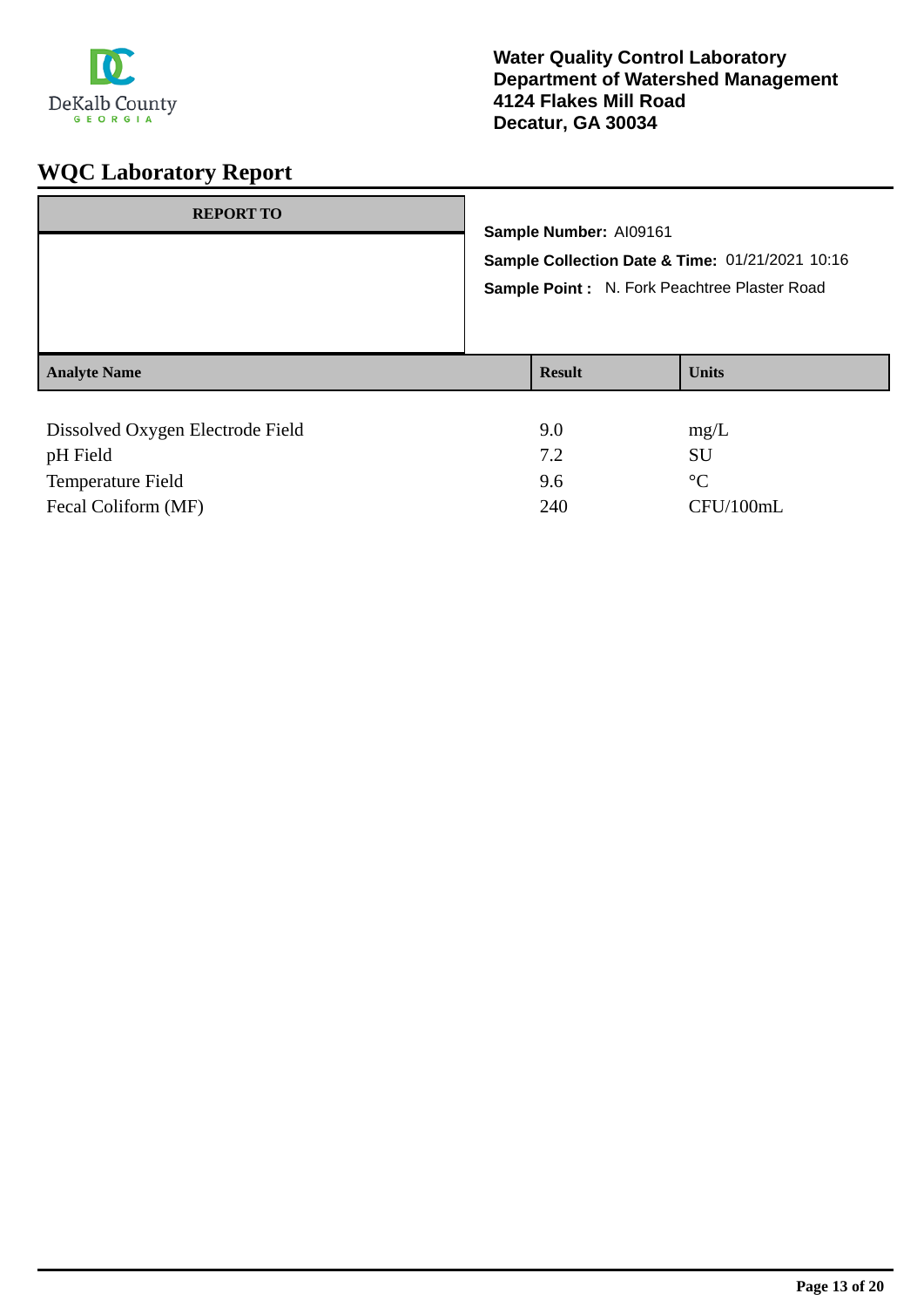

| <b>REPORT TO</b>         | Sample Number: AI09162<br>Sample Collection Date & Time: 01/21/2021 10:13<br>Sample Point: N. Fork Peachtree Creek HWY23 |               |                 |
|--------------------------|--------------------------------------------------------------------------------------------------------------------------|---------------|-----------------|
| <b>Analyte Name</b>      |                                                                                                                          | <b>Result</b> | <b>Units</b>    |
| <b>Temperature Field</b> |                                                                                                                          | 9.5           | $\rm ^{\circ}C$ |

| Dissolved Oxygen Electrode Field | 10.2 | mg/L      |
|----------------------------------|------|-----------|
| pH Field                         | 7.6  | SU.       |
| Fecal Coliform (MF)              | 80   | CFU/100mL |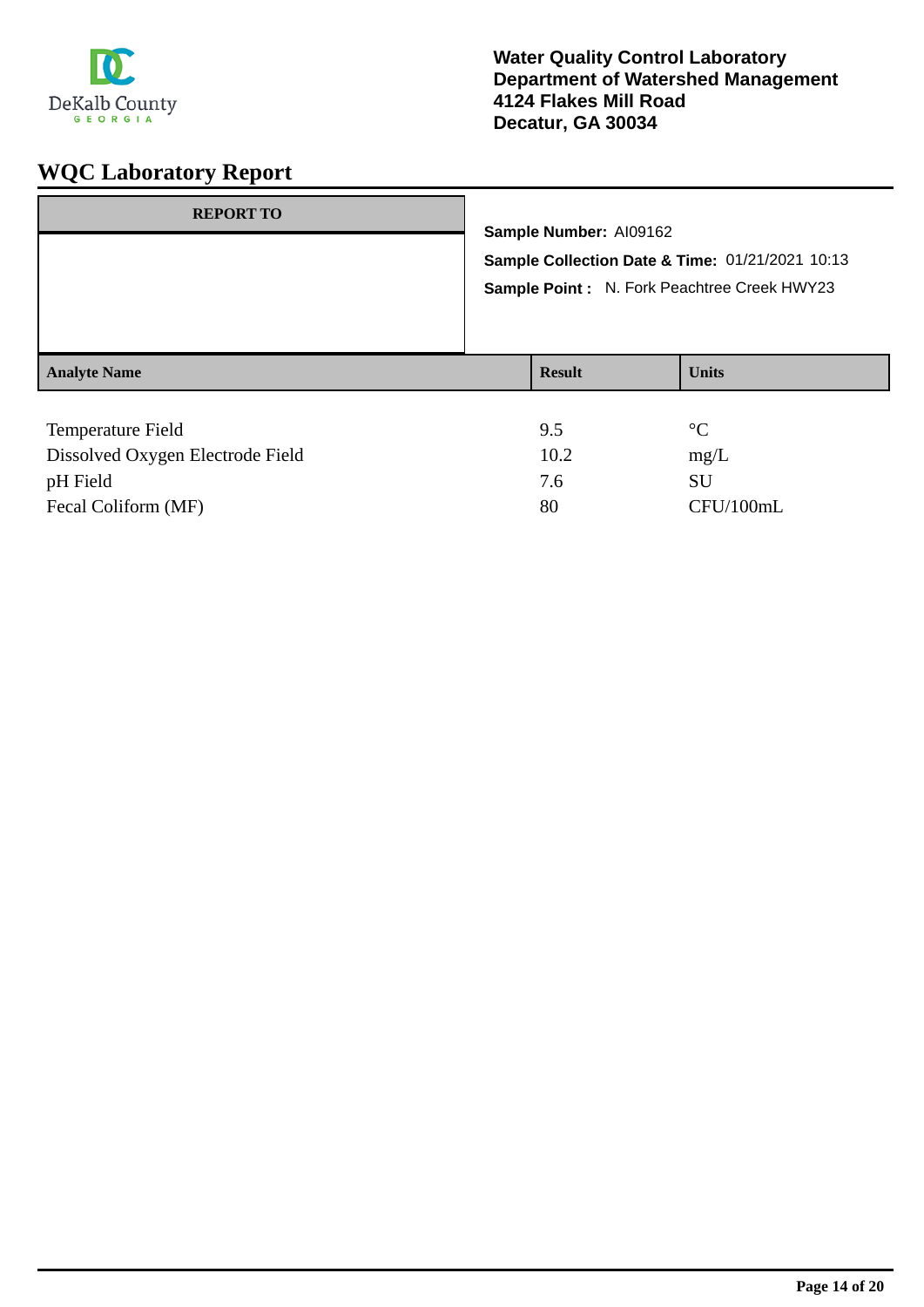

| <b>REPORT TO</b>    | Sample Number: AI09163<br>Sample Collection Date & Time: 01/21/2021 10:50<br>Sample Point: S Fork Peachtree Creek Johnson |               |                 |
|---------------------|---------------------------------------------------------------------------------------------------------------------------|---------------|-----------------|
| <b>Analyte Name</b> |                                                                                                                           | <b>Result</b> | <b>Units</b>    |
| Temperature Field   |                                                                                                                           | 9.3           | $\rm ^{\circ}C$ |

| Dissolved Oxygen Electrode Field | 10.2 | mg/L      |
|----------------------------------|------|-----------|
| pH Field                         |      | SU        |
| Fecal Coliform (MF)              | 220  | CFU/100mL |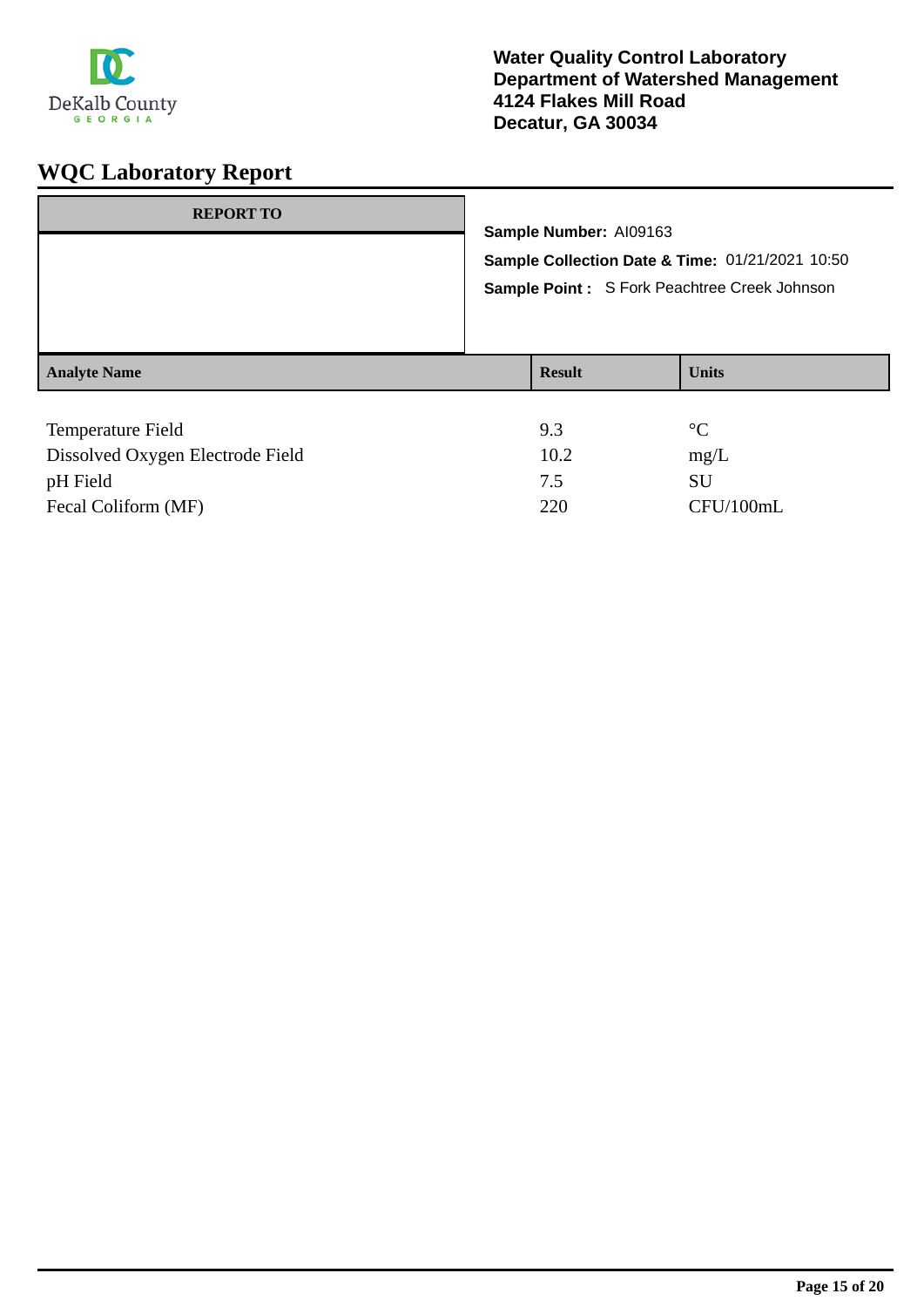

| <b>REPORT TO</b>    | Sample Number: AI09164<br>Sample Collection Date & Time: 01/21/2021 08:51<br>Sample Point: S. Fork Peachtree Ck: Casa Dr |               |              |
|---------------------|--------------------------------------------------------------------------------------------------------------------------|---------------|--------------|
| <b>Analyte Name</b> |                                                                                                                          | <b>Result</b> | <b>Units</b> |
| pH Field            |                                                                                                                          | 6.3           | <b>SU</b>    |

| Fecal Coliform (MF)              | 590   | CFU/100mL   |  |
|----------------------------------|-------|-------------|--|
| Dissolved Oxygen Electrode Field | 10.0  | $m\Omega/L$ |  |
| Temperature Field                | $Q$ 3 | $\circ$ C   |  |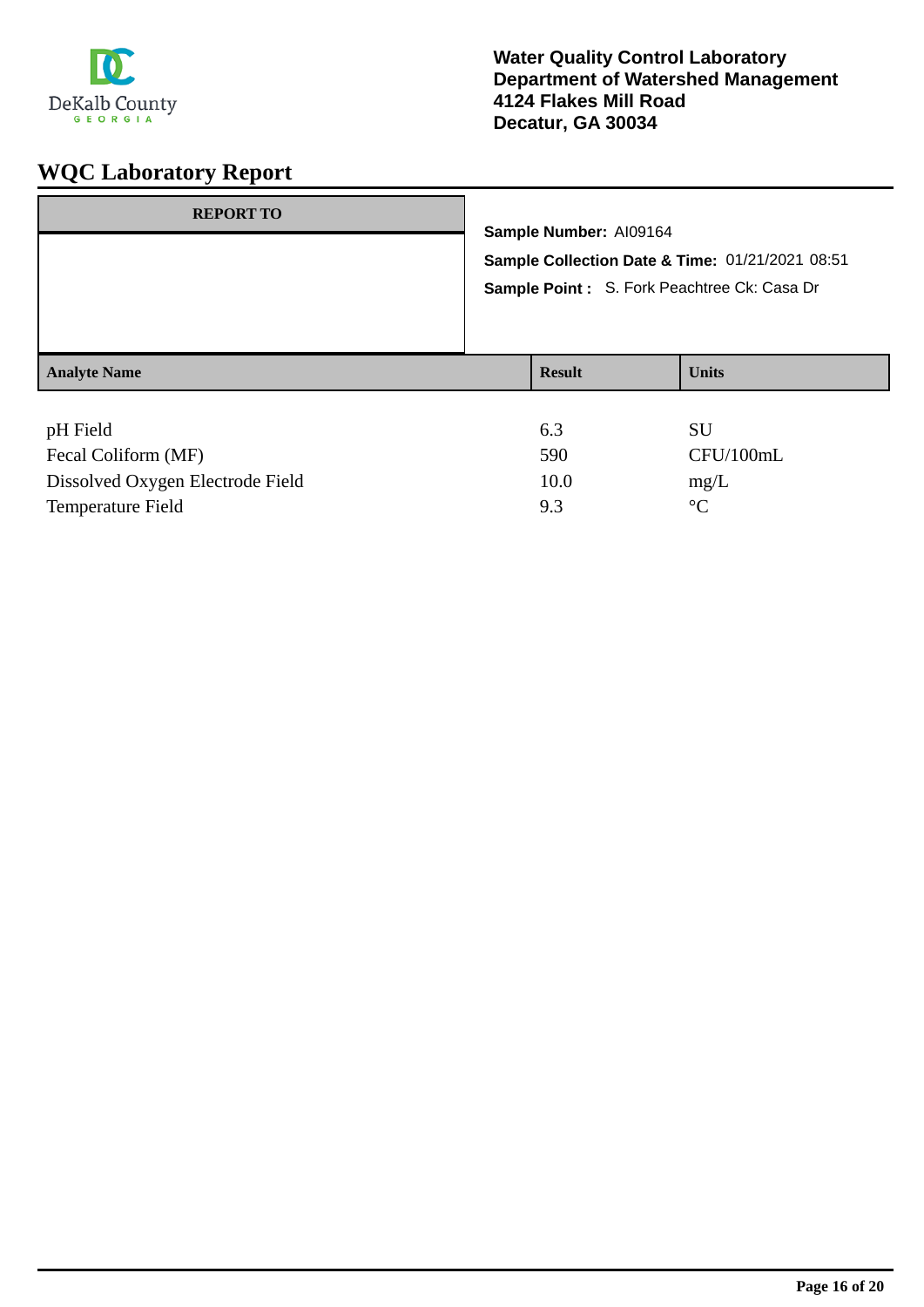

### **Water Quality Control Laboratory Department of Watershed Management 4124 Flakes Mill Road Decatur, GA 30034**

| <b>REPORT TO</b>    | Sample Number: Al09191<br>Sample Collection Date & Time: 01/22/2021 09:20<br><b>Sample Point:</b> Fecal monitoring site at Antebellum Dr. |               |              |
|---------------------|-------------------------------------------------------------------------------------------------------------------------------------------|---------------|--------------|
| <b>Analyte Name</b> |                                                                                                                                           | <b>Result</b> | <b>Units</b> |
|                     |                                                                                                                                           |               |              |

| pH Field                         | 6.5 | SU              |
|----------------------------------|-----|-----------------|
| <b>Conductivity Field</b>        | 105 | umhos           |
| Fecal Coliform (MF)              | 270 | CFU/100mL       |
| Dissolved Oxygen Electrode Field | 9.7 | mg/L            |
| Turbidity - Field                | 3.5 | <b>NTU</b>      |
| <b>Temperature Field</b>         | 9.5 | $\rm ^{\circ}C$ |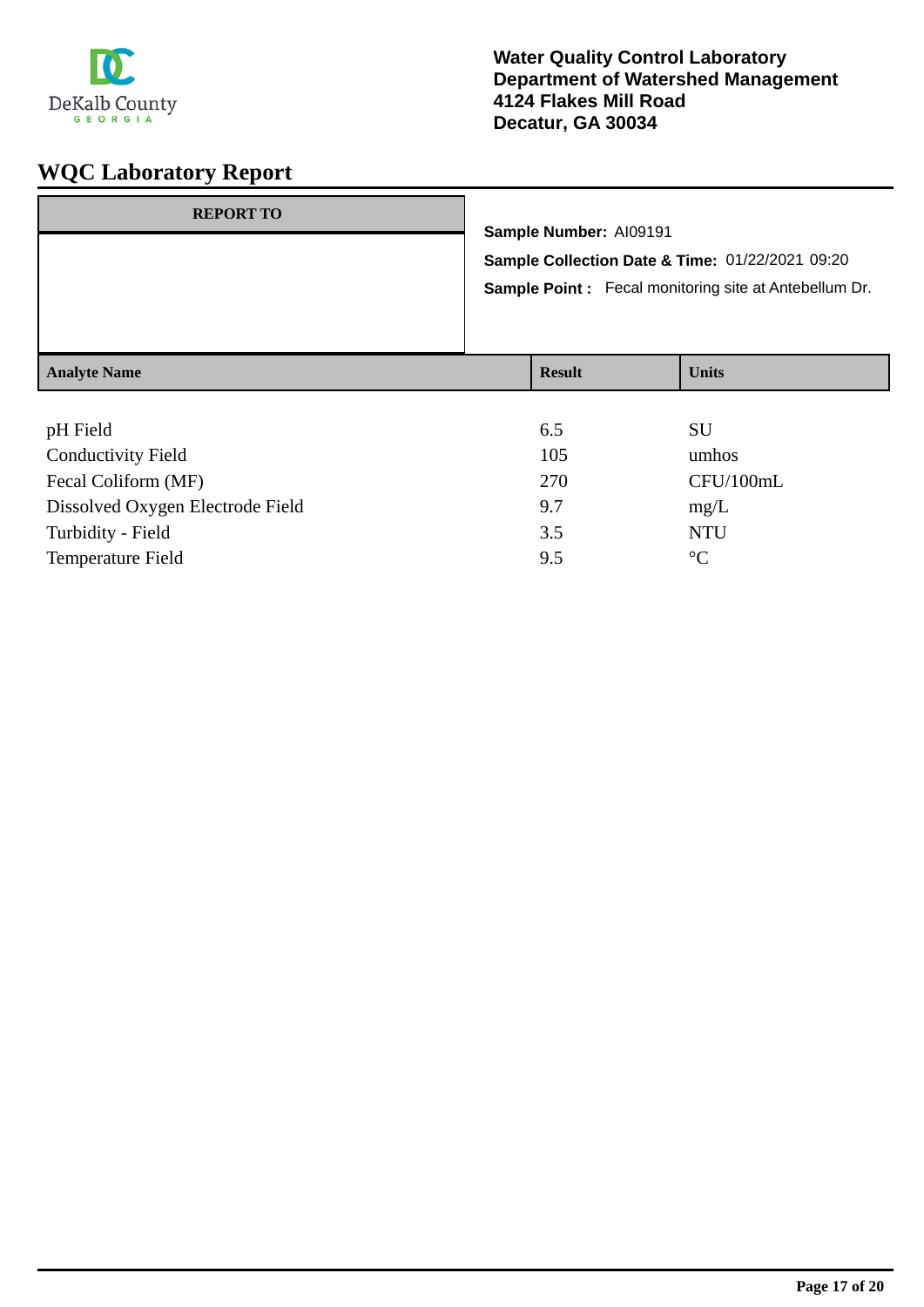

| <b>REPORT TO</b>                 | Sample Number: AI09192<br>Sample Collection Date & Time: 01/22/2021 11:15<br><b>Sample Point:</b> Fecal monitoring site at Aztec Rd.<br>Doraville |  |              |
|----------------------------------|---------------------------------------------------------------------------------------------------------------------------------------------------|--|--------------|
| <b>Analyte Name</b>              | <b>Result</b>                                                                                                                                     |  | <b>Units</b> |
|                                  |                                                                                                                                                   |  |              |
| Dissolved Oxygen Electrode Field | 9.0                                                                                                                                               |  | mg/L         |
| Turbidity - Field                | 5.5                                                                                                                                               |  | <b>NTU</b>   |
| Fecal Coliform (MF)              | 520                                                                                                                                               |  | CFU/100mL    |
| <b>Conductivity Field</b>        | 150                                                                                                                                               |  | umhos        |
| pH Field                         | 7.2                                                                                                                                               |  | SU           |

Temperature Field  $9.7$  °C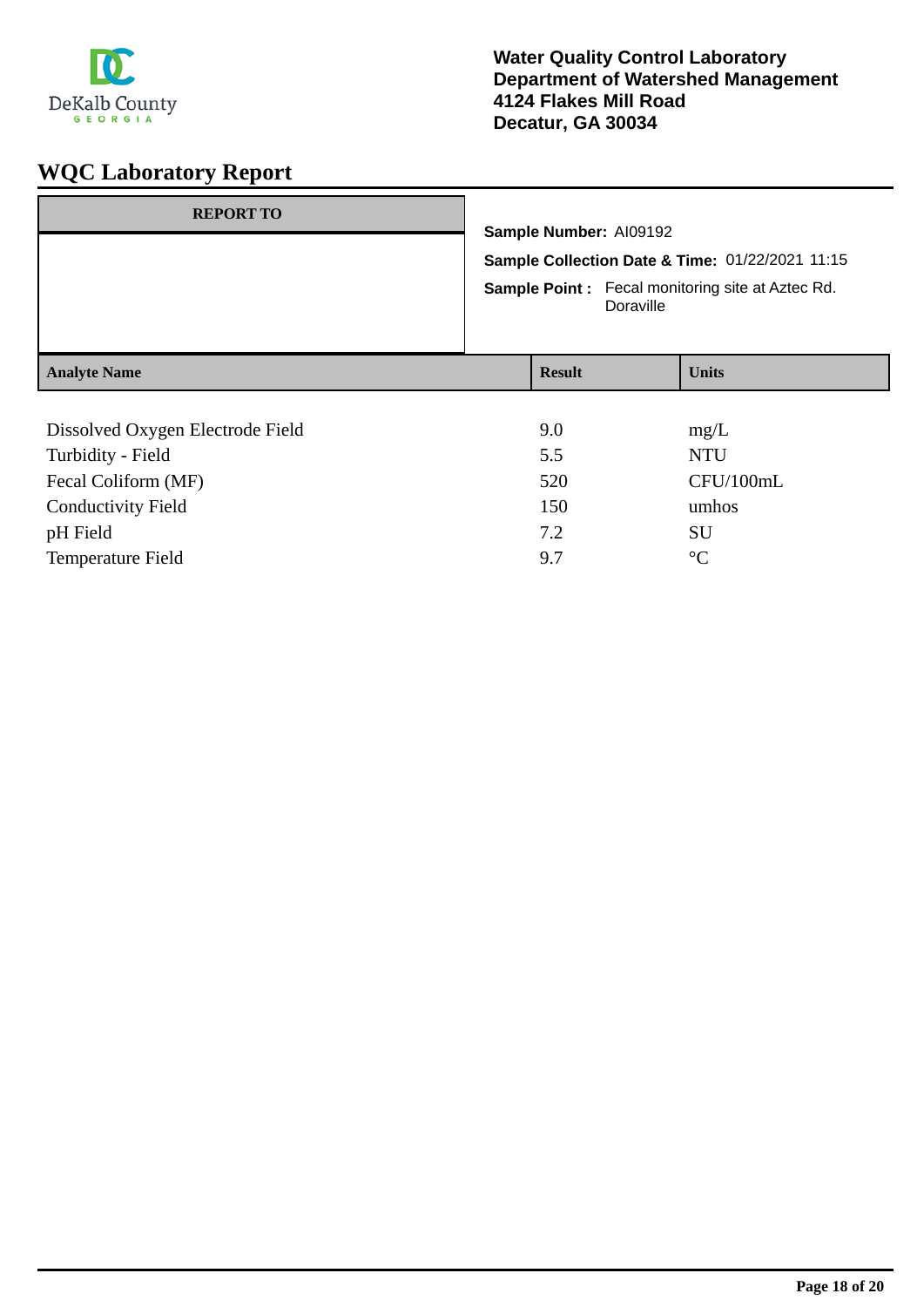

### **Water Quality Control Laboratory Department of Watershed Management 4124 Flakes Mill Road Decatur, GA 30034**

|                     |               | Sample Number: AI09195<br>Sample Collection Date & Time: 01/22/2021 11:00<br>Sample Point: Stephenson Creek at N. Goddard Rd |
|---------------------|---------------|------------------------------------------------------------------------------------------------------------------------------|
| <b>Analyte Name</b> | <b>Result</b> | <b>Units</b>                                                                                                                 |

| pH Field                         | 6.6  | SU              |
|----------------------------------|------|-----------------|
| <b>Conductivity Field</b>        | 40   | umhos           |
| Dissolved Oxygen Electrode Field | 10.3 | mg/L            |
| Turbidity - Field                | 2.2  | <b>NTU</b>      |
| Fecal Coliform (MF)              | 160  | CFU/100mL       |
| <b>Temperature Field</b>         | 9.4  | $\rm ^{\circ}C$ |